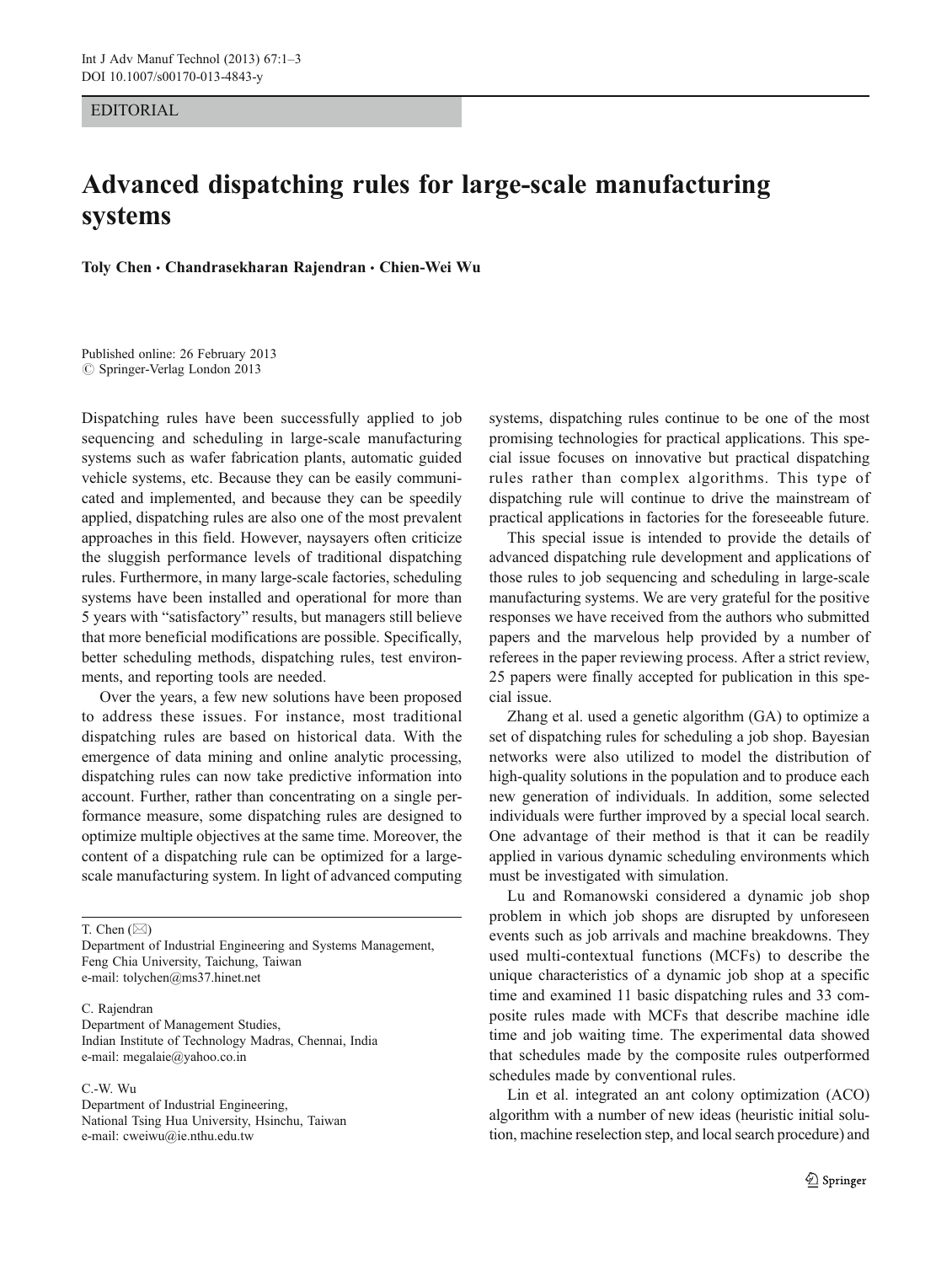proposed a new apparent tardiness cost (ATCw) heuristic to minimize the total weighted tardiness for unrelated parallel machines. The computational results showed that the proposed ACO algorithm outperformed other existing algorithms in terms of total weighted tardiness.

To consider uncertainty and improve the scheduling of a wafer fabrication factory, Chen proposed an innovative fuzzy rule that solves the problem of slack overlapping in a nonsubjective way. The fuzzy rule considers the uncertainty in the remaining cycle time and is aimed at the simultaneous optimization of the average cycle time and cycle time standard deviation. Chen established a systematic procedure to optimize the values of adjustable parameters in the fuzzy rule.

Kuo and Cheng solved a job shop scheduling problem with due date time windows and release times, in order to minimize the sum of earliness times and tardiness times. They proposed a novel hybrid meta-heuristic which combines ACO and particle swarm optimization (PSO), called ACPSO. The computational results indicated that ACPSO performs better than ACO and PSO.

Hung et al. dealt with the rescheduling of photolithography in semiconductor wafer fabrication. The objective was to minimize the weighted sum of makespan, maximum tardiness, and total setup time by considering machine breakdowns, limited number of available masks, restrictions on photoresist, production notices, and machine setups. After testing three popular search algorithms—simulated annealing (SA), GA, and tabu search—for this scheduling problem, they proposed a new sensitivity search approach.

Nguyen et al. proposed some iterative dispatching rules (IDRs) for job shop scheduling. A genetic programming method was used to evolve IDRs. Like traditional dispatching rules, the proposed IDRs are easy to implement and require little computational effort, but the proposed IDRs produce better schedules than traditional rules. This makes IDRs attractive for large-scale manufacturing systems. Testing on different problem instances showed that the evolved IDRs were superior to benchmark dispatching rules when makespan and total weighted tardiness were considered.

Chen et al. developed an advanced planning and scheduling (APS) system to automatically generate production schedules for a color filter factory with multiple lines. Both forward scheduling and backward scheduling were used in APS. The experimental results indicated that APS can significantly reduce manual scheduling time while maintaining the quality of scheduling results, which is especially important when rescheduling is needed due to production uncertainties such as equipment breakdowns or material shortages.

Traditional fluctuation smoothing rules are effective for scheduling a wafer fabrication system. However, traditional fluctuation smoothing rules usually do not consider the difference between bottleneck machines and non-bottleneck machines; some just consider a single bottleneck. To tackle this

problem, Hu et al. proposed a multistage fluctuation smoothing method that divides the process flow into several stages and protects the bottleneck step at each reentrant stage from system fluctuations.

Xu et al. considered the flexible flowshop problem with multiprocessor tasks, which is strongly NP hard. Several novel dispatching rules were proposed, including the listschedule-based hybrid job–machine rule, the permutation schedule-based hybrid job–machine rule, and the forwardschedule-based hybrid job–machine rule. These rules arrange the job processing order and machine assignment by narrowing the idle time between the consecutive operations in the processor and by increasing flexibility in the selection of processors to schedule the subsequent operations.

Bocewicz and Banaszak investigated an issue of cyclic scheduling that is usually observed in flexible manufacturing systems (FMSs). They considered the problem of scheduling a system of concurrent cyclic processes as a constraint satisfaction problem. After discussing the sufficient conditions that guarantee the schedulability of both local and multimodal cyclic processes, Bocewicz and Banaszak proposed a recursive schedule design approach.

Yu et al. considered input sequencing and scheduling problems in a reconfigurable manufacturing system. In particular, they considered the practical constraint that the number of fixtures is limited and hence a part can be released into the system only when the fixture required for the part is available. To solve integrated input sequencing and scheduling problems, Yu et al. used priority rules to combine some existing dispatching rules.

Yoon and Kim proposed several policies for scheduling wafer fabrication facilities, including an advanced operation due date (OPNDD) policy for sequence control, and an adaptive constant work-in-process (CONWIP) policy for input release control. The advanced OPNDD policy gave the highest priority to the front opening unified pod (FOUP) with the smallest operation due date, as computed by a generalized stochastic Petri net model. The adaptive CONWIP policy dynamically controlled the input release times of FOUPs according to the current WIP status of the wafer fabrication factory. The objective of the proposed scheduling policies was to reduce the variation of cycle times in the wafer fabrication factory.

Yang et al. investigated the single-machine assignment and scheduling problems with multiple common due dates in which the processing time of a job depends on its position in a job sequence and on its resource allocation. The general position-dependent deterioration effect and two models of resource allocation were also examined. The objective was to minimize a total penalty function that considered earliness, tardiness, due date, and resource consumption costs. To this end, Yang et al. proposed two algorithms that can solve the problem within polynomial time.